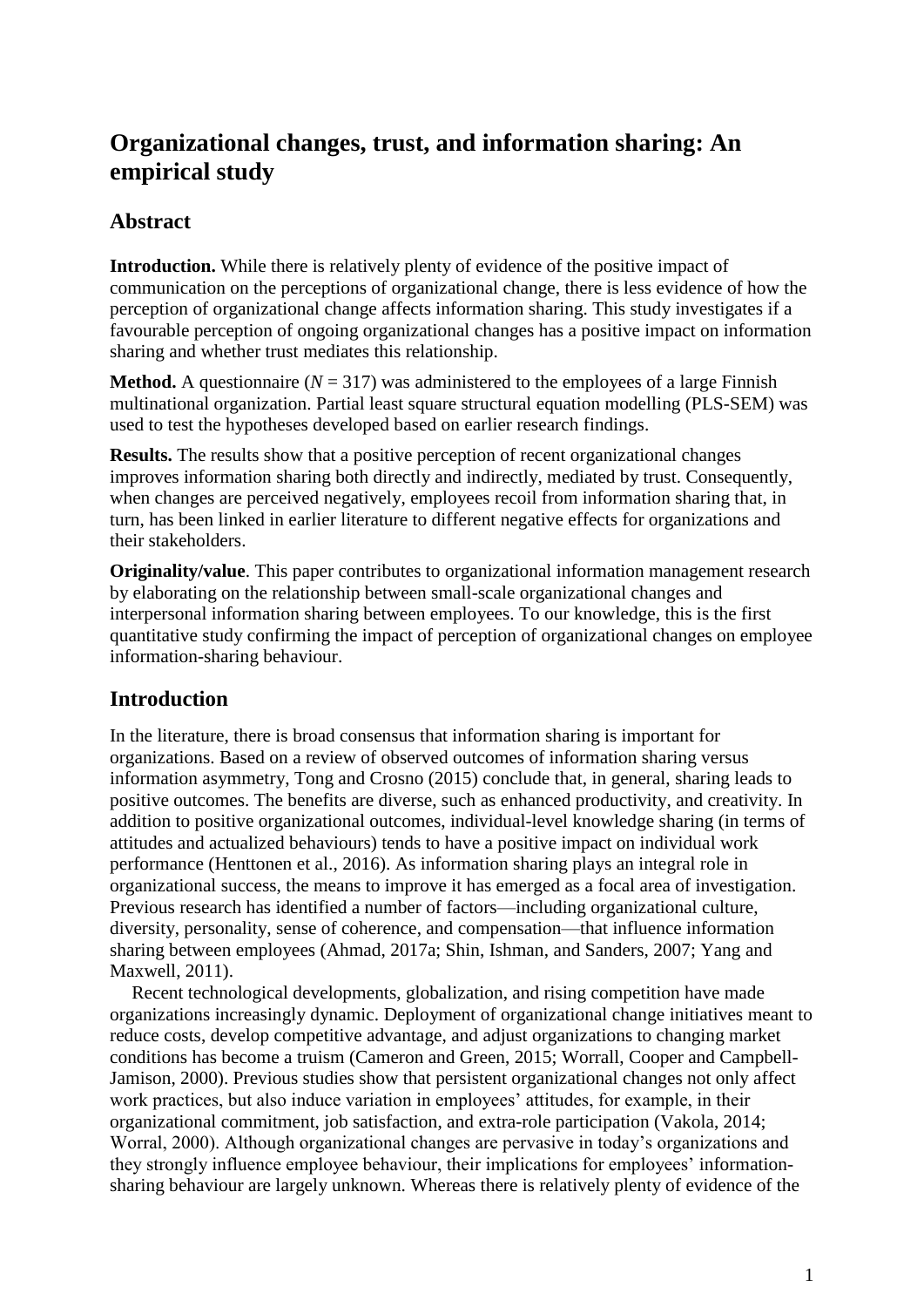positive impact of communication on the perceptions of organizational change, to the knowledge of the authors, there is less evidence of how the perception of organizational change affects information sharing. Hypothesizing that there is a similarly positive impact in the opposite direction, the aim of this study is to investigate if a favourable perception of ongoing organizational changes has a positive impact on information sharing.

This study makes a novel contribution to previous research by developing a better understanding of the relationship between information sharing and one of the most critical processes from the perspective of the long-term success of organizations, which is organizational change. Further, as there is plentiful of evidence that trust is a factor that relates both to information sharing and organizational change (e.g. Lines et al., 2005; Liu and Chetal, 2005; Ridings, Gefen, and Arinze, 2002; Wilson, 2010), we investigate its role in the equation. A better understanding of this relationship is not only useful for developing effective information management policies in organizations operating in highly dynamic industries, but it is also critical for the development and successful implementation of change initiatives.

### **Literature review**

As Pilerot (2012) has shown, the term information sharing has been used to refer to a range of collaborative information giving and receiving activities with varying levels of specificity. Sometimes, information sharing is used to refer to the phenomena of giving and receiving (Savolainen, 2007), exchanging (e.g., Burnett, 2000; Hazel et al., 2010; Hersberger, 2003), reciprocal information sharing (Fulton, 2009; Huotari and Chatman, 2001), and collaborative information seeking (e.g., Hertzum, 2008). In a narrower sense, it can be seen as directive sharing (Talja, 2002) or, as sometimes found in the management literature, top-down dissemination (e.g., Brown and Cregan, 2008). Wittel (2011) proposed that changes in a technology environment could have a broader impact on sharing in general. Earlier, sharing was more markedly a question of exchange, but digital technologies have changed it to a hybrid of exchange and distribution (Wittel, 2011). Considering the specific activities described in different studies, the terms information sharing and knowledge sharing can be used interchangeably (Savolainen, 2017). Some researchers have been doing this for some time (e.g., Ahmad, 2017b; Widén-Wulff, 2007). In this study, we focus on information sharing at the interpersonal level, that is, exchange of work-related information between employees within an organization.

Earlier research has suggested that, in general, sharing leads to positive outcomes, whereas withholding and asymmetry of information tend to have negative outcomes (Tong and Crosno, 2015). Sharing is a prerequisite for becoming informed (e.g., Khoir et al., 2015), it plays a role in the emergence of social capital (Huvila et al., 2014), it is an integral aspect of information practices (Almehmadi et al., 2014; Du, 2014), and it is critical for successful work in many contexts (Choo et al., 2006). In teams, it contributes to team performance, cohesion, and knowledge integration (Mesmer-Magnus and DeChurch, 2009). Information sharing is also important for decision-making in groups (Mishra, 2014). Many of the same factors, most notably trust (Wilson, 2010), but also, for instance, social capital (Tötterman and Widén-Wulff, 2007) have been recognized also as antecedents to information sharing. The specific significance of trust has been explained by the critical importance of social integration in information sharing, in comparison to, for instance, technical infrastructures or external incentives (Hall and Widén-Wulff, 2008).

Positive outcomes have been observed to be related to sharing at both organizational and individual levels (Henttonen et al., 2016). On an organizational level, increased sharing has been suggested to lead to a positive organizational culture (Singh and Soltani, 2010) and changes in organizational culture have been suggested as a means to improve information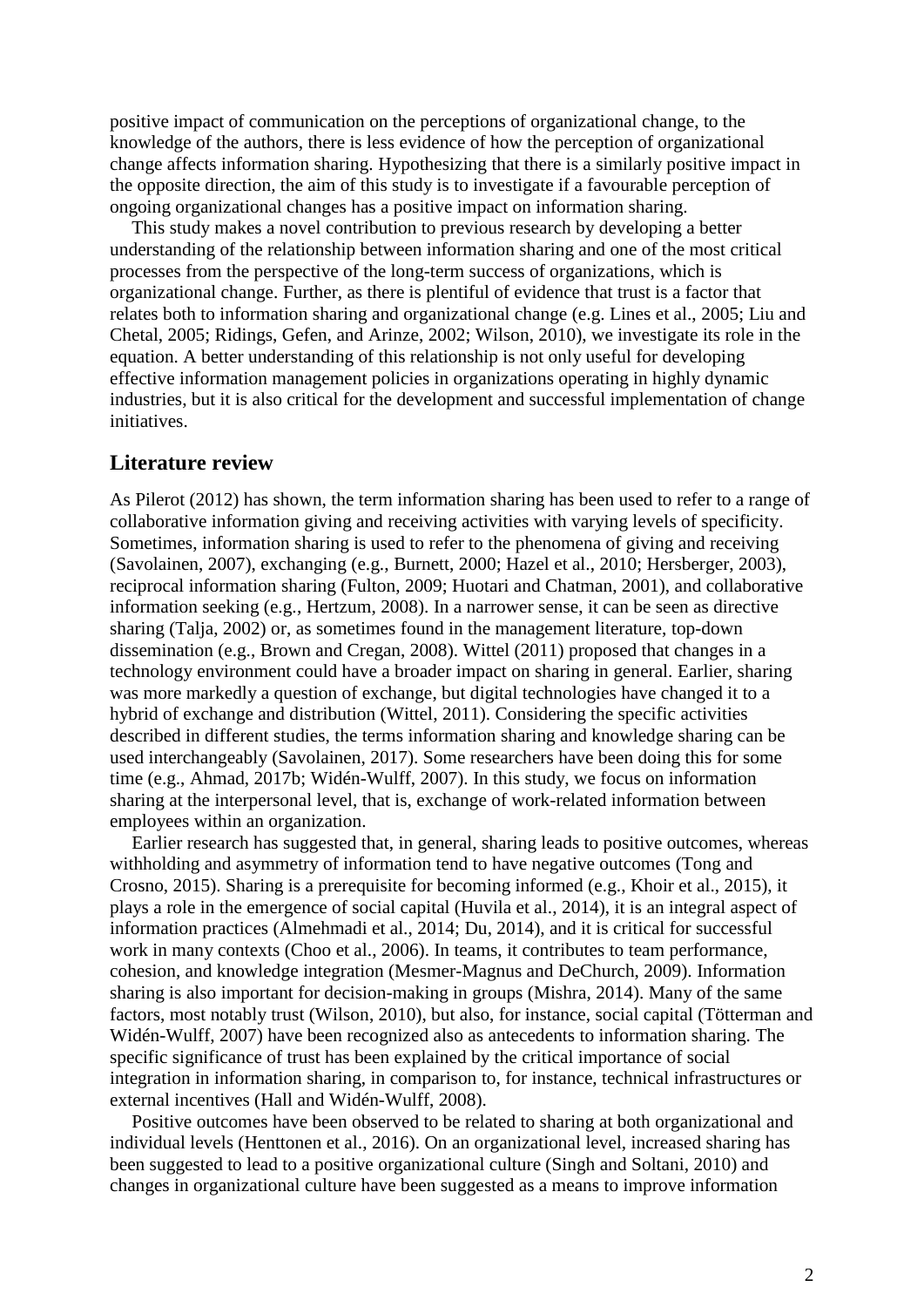sharing (Maras, 2017). In Pilerot's study, information sharing functioned as a "unifying force" directed towards establishing a discipline of design research (Pilerot, 2014) by forming a collective understanding of a common project (Pilerot and Limberg, 2011). Furthermore, social information processing theory suggests that employees' sense of organizational reality builds on how it is communicated with their closest colleagues (Salancik and Pfeffer, 1978), i.e. essentially, information sharing.

There are, however, opposite findings. Kembro and Näslund (2014) have reviewed empirical supply-chain management literature and failed to find hard evidence of the positive impact of information sharing in that specific context. Moreover, the review by Tong and Crosno (2015) shows that, in some cases, information sharing with external actors have led, for instance, to decreased performance and trust. A plausible explanation of these contradictory findings is that the benefits of information depend on context and situation. Richardson and Asthana (2005) note that the degree of information sharing can be placed on a continuum that ranges from overly open to too closed and chaotic, with an ideal level in the middle. Yang and Wu (2015) identified a number of criteria (categorized in four constructs: information quality, system quality, service quality, and public system service) according to which their participants from Taiwanese government agencies assessed the effectiveness of interorganizational information sharing.

Overall, information sharing and its antecedents and consequences have been investigated from different perspectives. As the reviewed literature shows, there is broad consensus that trust is both an outcome and an antecedent of information sharing. Nevertheless, what is important from the perspective of this study and its focus, in comparison to many other aspects, is that there is less evidence of how the perception of ongoing organizational changes influences information sharing between employees. Organizational changes are frequent and contribute to organizational dynamism through introducing variation in existing work practices and workplace conditions (Burke, 2017; Skogstad,et al., 2007). As information sharing practices are embedded in day-to-day work practices and routines (Forster, 2017; Widen & Karim, 2018), any changes in organizational policies and environment could influence employee information sharing behaviour. Nevertheless, this relationship has not been explored before. This study tries to fill this research gap and explores the impact of organizational changes on information sharing in organizations.

## **Hypotheses**

### **Organizational changes and information sharing**

Organizational change refers to new ways of organizing and working (Brown and Cregan, 2008). Organizations continually re-evaluate their operational procedures and adjust them to changing market conditions. Radical organizational changes such as mergers and acquisitions, development of new ventures, and change of ownership occur less frequently (Holbeche, 2006). Conversely, small-scale changes such as adoption of new technologies, adjustment in the organizational structure, and introduction of new personnel policy and benefits are more frequent (Jones et al., 2008). Such changes are meant to enhance organizational performance through incremental improvements in the organization's internal work procedures and, in a general sense, in how things are done in practice. According to Ferwerda (2011), employees' positive perception of organizational changes influences their engagement in extra-role obligations such as information sharing. Moreover, changes also lead to a need for and an orientative seeking of new information (Byström, 1999). Ross (2004) described how the culture of sharing and openness changed due to the perceived and experienced change in New York's Silicon Alley when the Internet bubble burst at the turn of the millennium. Stenberg (2012) likewise noted that the resistance to ongoing change can impede information sharing.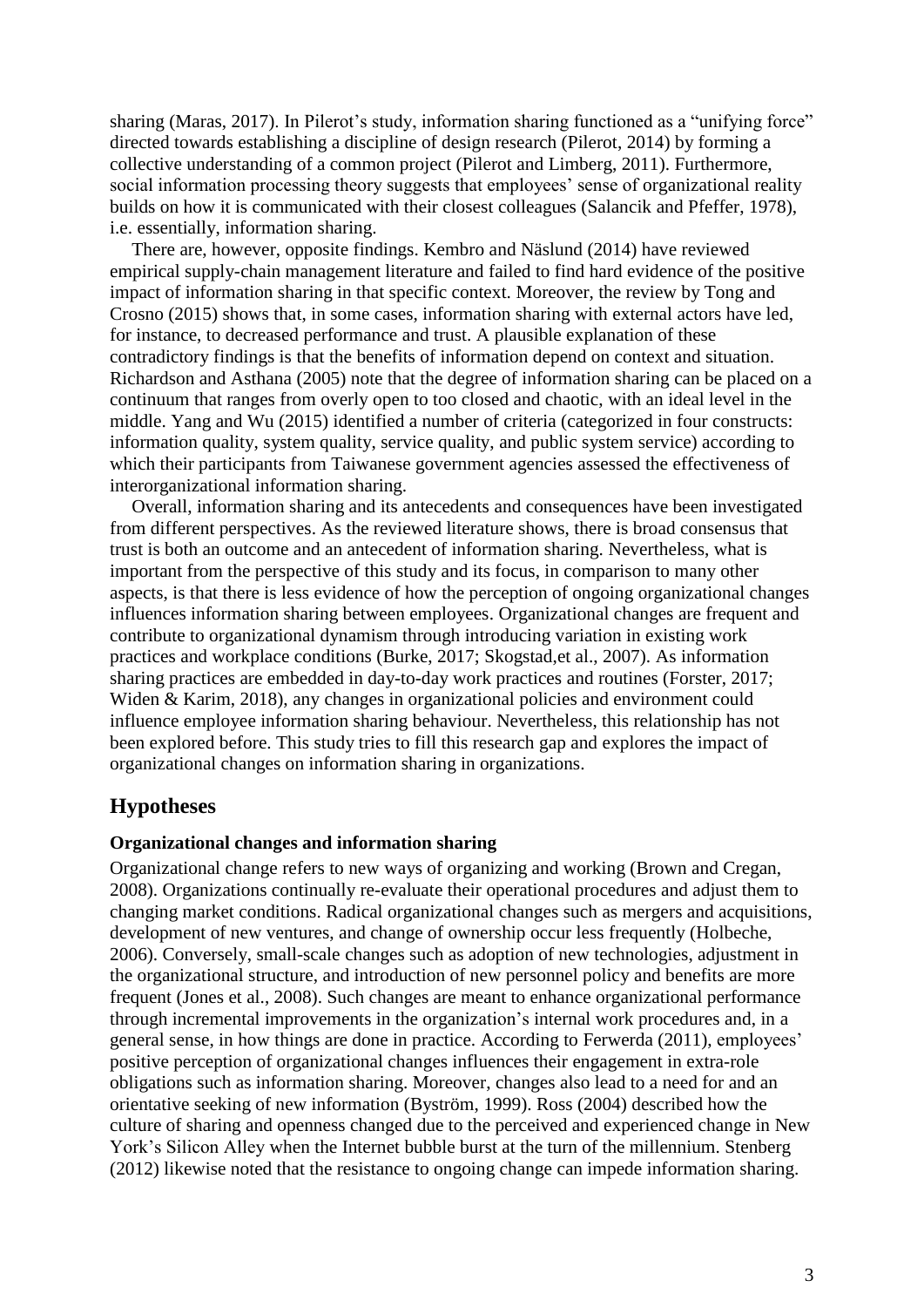At a more general level, perceptions and attitudes towards change have been found to play a major role in the success of such change as well as in job attitudes, organizational commitment, and, for instance, occupational stress (Ferwerda, 2011; Vakola and Nikolaou, 2005). All these factors are commonly known as drivers of information sharing. Based on the previous discussion, we propose the following hypothesis.

H1: Positive perception of change enhances information sharing among employees.

#### **Trust as a mediator**

Trust refers to the confidence in the "other party's goodwill" and reflects the "faith in the integrity of the other party" (Piderit and Flowerday, 2014, p.81). Organizational changes can transform the existing social relationships and psychological work environment, thereby influencing trust among employees and in the management (Self and Schraeder, 2009). Trust is not a static cognitive condition (Schoorman, Mayer & Davis 2007). In dynamic organizational environments, changing events lead to continuous assessment and readjustment of trust. Lines et al. (2005) show that when employees experience changes positively and find such changes to be aligned with their personal goals and interests, their trust on the management of the organization strengthens. In broader terms, a positive perception of change leads to that employees favour the change and accept the insightfulness of management as epitomized in new rules and regulations. At the extreme, every change is a demonstration of the competence and benevolence of the management that defines post change trust on management if the change is accepted or not (Knoll & Gill, 2011; Line et al., 2005; Morgan & Zeffane, 2003).

The uncertainty and dynamism of organizational changes also lead to a re-evaluation of trust relationships among employees. Individuals are more likely to trust others in a stable environment (Lines et al., 2005). Conversely, they become more suspicious in an uncertain milieu and try to assess how their peers support their position in newly defined environments. Particularly the employees with views not aligned with others', risk to lose trust on each other. Negative changes are known to create an environment of fear and insecurity, which, according to Kiefer (2005), leads to social withdrawal. Employees fear talking openly about their concerns (Ryan & Oestreich, 1998) and hence, their circle of trust becomes smaller and smaller as the situation prolongs. Moreover, previous research shows that a positive perception of change enhance job satisfaction (Rafferty & Griffin, 2006), job commitment (Fedor, Caldwell & Herold, 2006) and employee wellbeing (Helliwell & Huang, 2010). All these factors are also known as antecedents of trust in workplace (Kramer, 2006).

Similarly to the documented relation of organizational change and trust, previous research has indicated also a positive impact of trust on information sharing (Liu and Chetal, 2005; Ridings, Gefen, and Arinze, 2002; Wilson, 2010) and knowledge creation through information sharing. An individual's belief that the co-workers will not take advantage of the received information and will provide reliable information whenever needed is integral to the development of an information sharing culture in organizations (Gill and Thompson, 2017; Sankowska, 2013). Trust in management is equally important for information sharing because management decisions that protect employees' interests enhance employees' commitment and motivation to get involved in extra-role activities (Allen et al., 2007; Line et al., 2005).

According to Wilson's (1983) influential theory, people construct knowledge based on their first-hand experiences and by learning second-hand from people they trust. In sum, it has been suggested that social integration, trust, and information exchange are closely related to each other (Hall and Widén-Wulff, 2008). This means that trust, plausibly both horizontal among employees (Bowker and Villamizar, 2017) and vertical towards management (Allen and Wilson, 2003), plays an integral role in the change–information sharing relationship.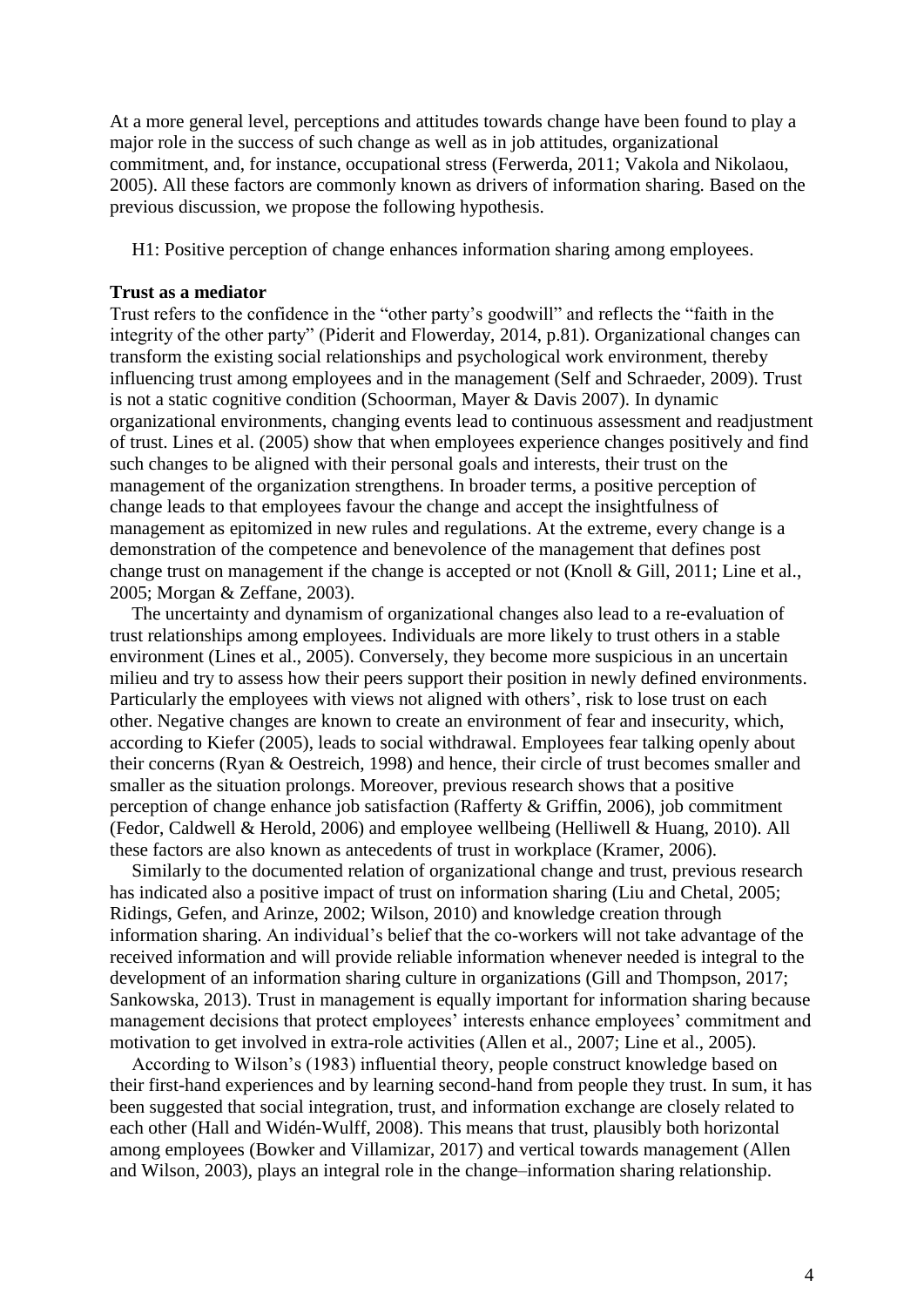Based on these earlier findings, we propose the following second hypothesis.

H2: Trust mediates the relationship between perception of change and information sharing.

### **Methods and materials**

#### **Data**

The sample of this study consisted of managerial- and operational-level employees working in a large Finnish multinational organization. The organization develops power solutions ranging from ship machinery to power plants for marine and energy markets. Data were collected in 2016 via an electronic questionnaire administered through the organization's internal online survey system. We received 400 responses, out of which 317 were useable and hence included in this study. Only employees who have experienced change in last 3 three years were included in this study. Around 65% of the respondents were male and 35% were female. Respondents worked in different areas including marketing, human resources, research and development, sales, communication, engineering, and strategy development.

Responses to the questionnaire were measured with a 7-point Likert scale. All variables were measured using scales based on previous studies. Perception of organizational changes was measured with formative indicators adapted from Jones et al. (2008) and Parent-Thirion et al. (2012). Perception was measured against four commonly occurring small-scale changes—new processes or technologies, new management procedures, new recruitments, new work time arrangements—as identified in Parent-Thirion et al. (2012). Employees were first asked whether they had experienced the particular form of change in the last 3 years or not. Only if they answered positively were they asked to rate their view on the respective change on a scale from 1 (*very negative*) to 7 (*very positive*).

Trust was measured using a two-item scale adopted from Ayoko and Pekerti (2008) that measures experienced trust towards colleagues and management. To be able to measure *trust* and *change* in a large heterogeneous context and also to be able to measure these constructs as systemic and generic phenomena (Huvila, 2017) rather than as traits related to specific individuals and authorities (e.g., Khvatova et al., 2016), the present study focused on experienced trust and change (i.e., essentially self-beliefs) rather than trust and change as specific actions (Dietz and Den Hartog, 2006; McEvily and Tortoriello, 2011).

Interpersonal information sharing includes both sending and receiving information. Davenport and Prusak (1998) established that information and knowledge sharing are twoway processes involving sending and receiving information. In order to measure information sharing, we adopted scale from Foss et al. (2009). We asked respondents about the extent to which they engage in sending and receiving information with their senior and junior colleagues. Variables used in this study along with the measurement items and sources are shown in the Table 1.

As shown in an earlier study, the size of personal information network defines the information sharing potential (Ahmad, 2017). Small interpersonal network represents a constrained information environment. Consequently, information network size may act as a suppressor in the proposed hypotheses. The influence of perception of change will not appear if information sharing is already constrained by small network connections. Therefore, we included information network size as a control variable in our model. We measured the size of personal information network using a Sociometric technique (Hlebec & Kogovšek, 2013). Each respondent was asked to name the individuals who are important source of work related advice and professional information (Ibarra, 1992). From this information, we estimated their ego information network size.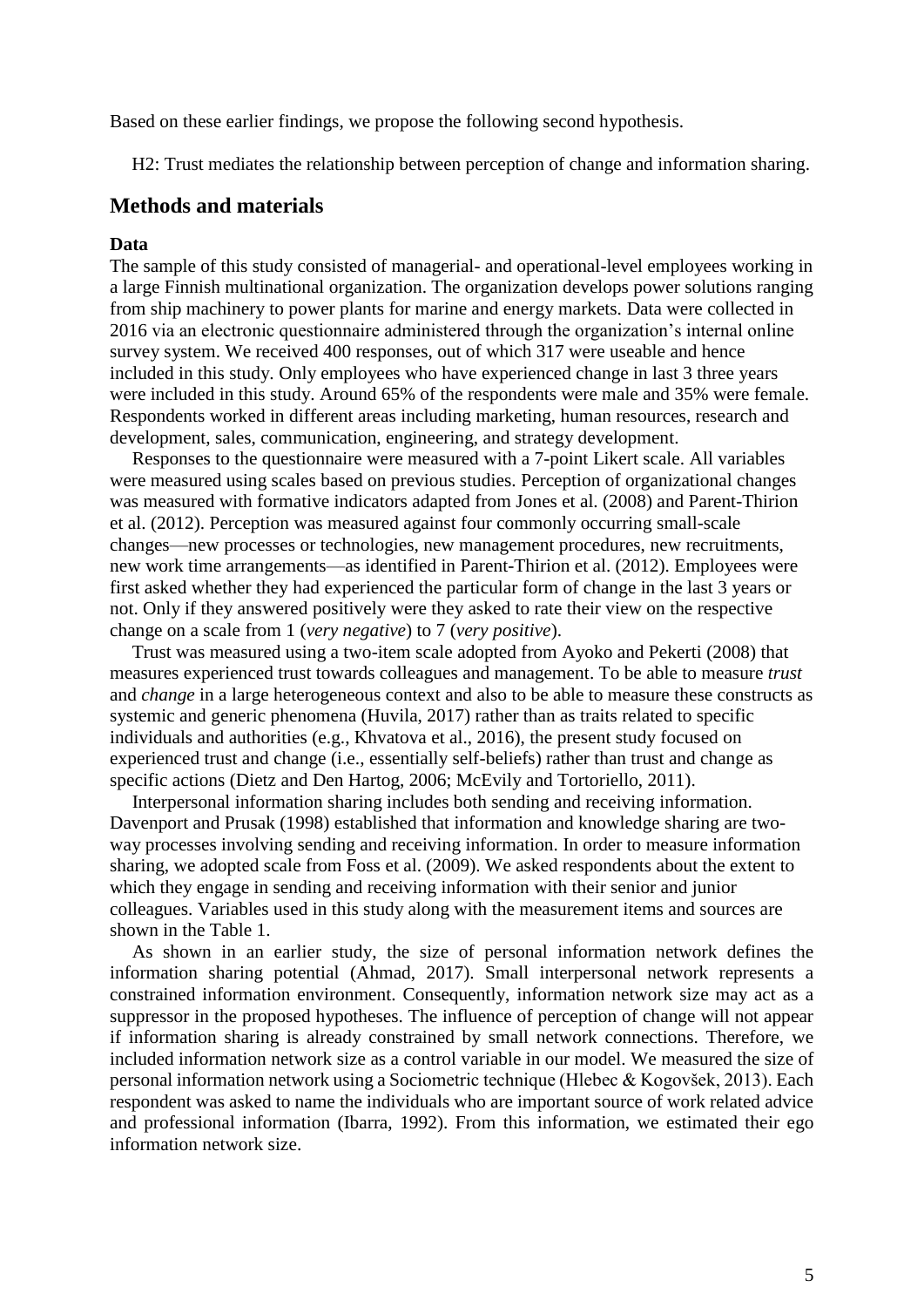| <b>Table 1.</b> Measurement model evaluation results |
|------------------------------------------------------|
|------------------------------------------------------|

| Constructs                                                                                                                                            | Loadings | <b>CR</b> | Alpha | <b>AVE</b> |
|-------------------------------------------------------------------------------------------------------------------------------------------------------|----------|-----------|-------|------------|
| Information sharing<br>- I share work related information with my colleagues in my<br>own<br>organization.                                            | 0.74     | 0.88      | 0.80  | 0.55       |
| - I share work related information with my superiors.                                                                                                 | 0.62     |           |       |            |
| - I share work related information with my junior colleagues in<br>my own organization.<br>- My colleagues in my own organization share a lot of work | 0.67     |           |       |            |
| related information with me.                                                                                                                          | 0.68     |           |       |            |
| - My junior colleagues in my own organization share a lot of<br>information with me.                                                                  | 0.77     |           |       |            |
| - My superiors share a lot of work related information with me.                                                                                       | 0.74     |           |       |            |
| Trust                                                                                                                                                 |          | 0.87      | 0.66  | 0.77       |
| - I trust in management at my workplace.                                                                                                              | 0.90     |           |       |            |
| - I trust my co-workers at my workplace.                                                                                                              | 0.83     |           |       |            |
| Perception of organizational changes - formative construct<br>- New processes or technologies were introduced in the                                  |          |           |       |            |
| organization.                                                                                                                                         |          |           |       |            |
| - New management procedures were introduced in the<br>organization.                                                                                   |          |           |       |            |
| - Recruitment of new employees was carried out.                                                                                                       |          |           |       |            |
| - Changes in working time arrangements were introduced.                                                                                               |          |           |       |            |

### **Data analysis**

Partial least square structural equation modelling (PLS-SEM) was used to analyse the data and to explore both direct and indirect effects of organizational changes on information sharing. PLS-SEM is a second-generation statistical technique that allows the measurement of reliability and validity of constructs and the estimation of the relationships between them simultaneously (Castro and Roldan, 2013). Moreover, this technique is useful for theoretical development and small sample sizes (Hair et al., 2017). We conducted the analysis with Smart PLS 3.0 (Ringle, Wende and Becker, 2015). The measurement model was evaluated before the structural model.

#### **Reliability and validity assessment**

In our model, we operationalized information sharing and trust as reflective constructs, and perception of organizational changes as a formative construct. In a reflective construct, measurement indicators are caused by the latent variable (Christophersen and Konradt, 2012). These indicators are interchangeable and have strong correlations, as they tend to measure the same thing. In a formative construct, the direction of the relationships between a latent variable and its indicators is opposite, which means that the construct's indicators are its defining characteristics (Jarvis et al., 2003). They do not act as manifestations and are not interchangeable like reflective indicators (Gable, 2009; Jarvis et al., 2003). We define the perception of organizational changes as a formative construct because employees may have different attitudes toward different organizational changes. An employee can perceive the introduction of a new management procedure as positive, but at the same time may have a negative attitude towards another change, for example, work time allocation. This means that indicators of perception of organizational changes are not interchangeable and are not necessarily correlated; hence, the construct should be treated as formative. In the following discussion, we will present the analysis of the quality of the reflective constructs followed by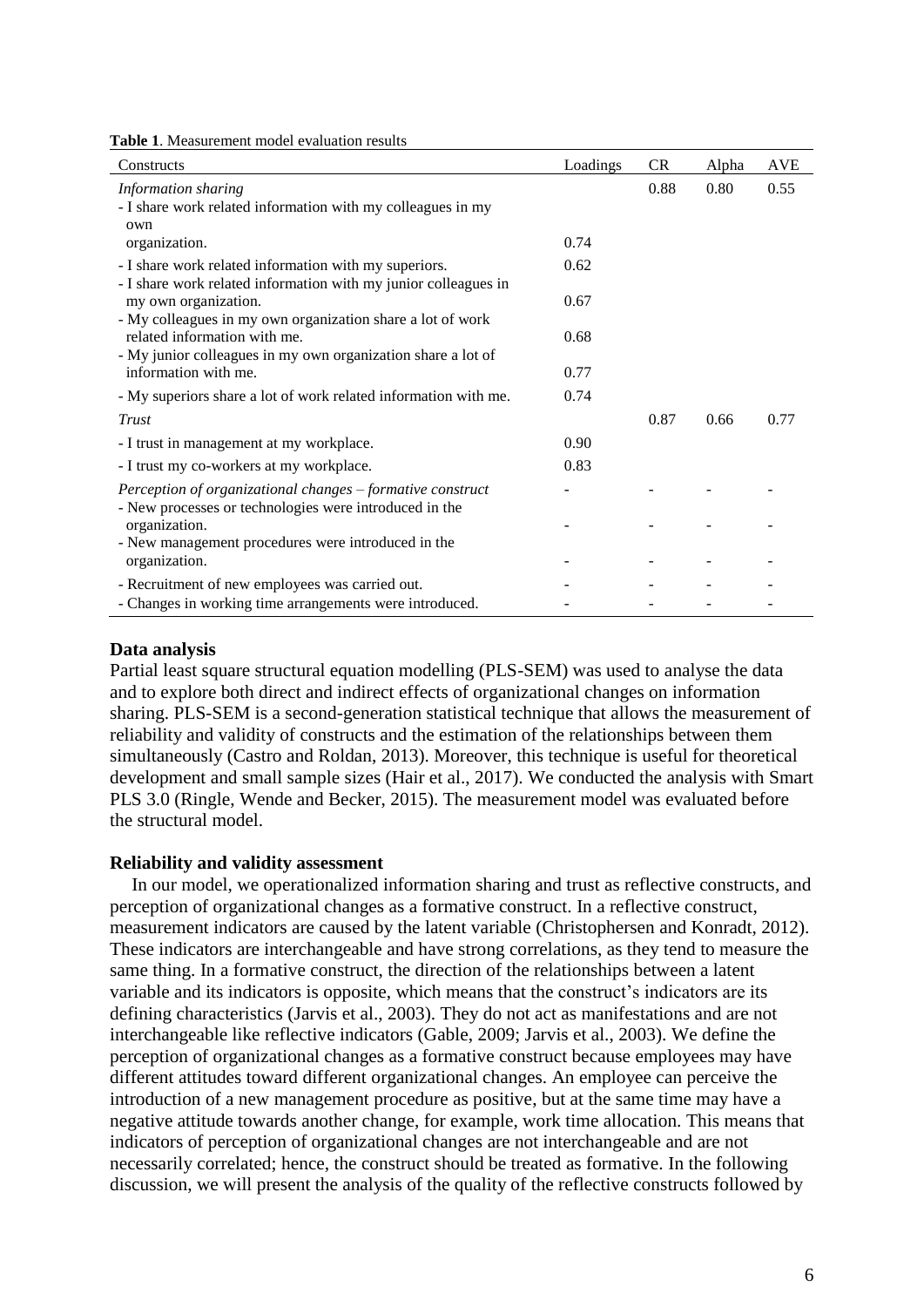the formative construct.

The reflective constructs—information sharing and trust—were assessed for reliability (indicator reliability, internal consistency reliability) and validity (convergent and discriminant validity). Indicator reliability represents "variation in an item explained by the construct" and can be assessed with the loadings of indicators (Hair et al., 2013, p. 115). As shown in the Table 1, the loadings of measurement indicators of information sharing and trust are all above the threshold value of 0.60 (Chin, 1998; Henseler et al., 2009), which confirms indicator reliability. Internal consistency reliability, which refers to the "consistency of the results across measurement indicators," was assessed with Cronbach's alpha and composite reliability values (Hair et al., 2013, p. 116). All the indicators of information sharing and trust have composite reliability values above the recommended value of 0.70 (Hair et al., 2017; Henseler et al., 2009). Although trust has Cronbach alpha less than 0.70, it shows high composite reliability of 0.87, which according to Hensler et al (2009) is more suitable for assessing reliability than Cronbach alpha in structural equation modeling. Overall, tests showed that the reflective measurement model has satisfactory reliability.

To assess convergent validity—the degree to which indicators of the same construct are correlated—average variance extracted (AVE) value of each construct was calculated. As shown in the Table 1, the AVE value of each construct is above the recommended threshold of 0.50, hence establishing convergent validity (Amaro and Duarte, 2015). Discriminant validity—the degree of distinctness between indicators of different constructs—was assessed using the Fornell and Larcker criterion—the AVE of each construct should be higher than its correlation with other constructs (Wong, 2013). Results are shown in the Table 2; boldfaced results are higher than all other values within rows and columns, which confirms discriminant validity of information sharing and trust.

Traditional reliability and validity analysis cannot be used to evaluate the quality of a formative construct (Gable, 2009), that is, perception of organizational changes. Nevertheless, Becker et al. (2013) outlined two methods to assess the quality of formative measurement scales. First, indicators' variance inflation factor (VIF) and tolerance values are computed to detect multicollinearity. Our analysis did not find any collinearity issues, as VIF values of the formative indicators of perception of organizational changes were lower than the recommend threshold of 4, and tolerance of the indicators was higher than 0.50. Second, outer weights of a formative construct's indicators should be significant, or their outer loadings should be above 0.50. Three measurement indicators of perception of organizational changes had significant weights, whereas the fourth one was nonsignificant but had an outer loading higher than 0.50. Therefore, we retained all the indicators.

| Table 2. Discriminant validity assessment            |      |      |  |  |  |
|------------------------------------------------------|------|------|--|--|--|
|                                                      |      |      |  |  |  |
| Information sharing                                  | 0.74 |      |  |  |  |
| Trust                                                | 0.33 | 0.88 |  |  |  |
| Bold numbers represent the square roots of the AVEs. |      |      |  |  |  |

The measurement model assessment shows that all reflective and formative constructs are reliable and valid; therefore, we proceed to test the model.

#### **Results**

Since the measurement model has provided the evidence of reliability and validity, standardized path coefficients and significance levels were examined for testing hypotheses. To test the direct and indirect effects, we followed the guidelines given by Hair et al. (2017) and Zhao et al., (2010), and evaluated the complete model at once. Figure 1 shows the path coefficients and significance levels.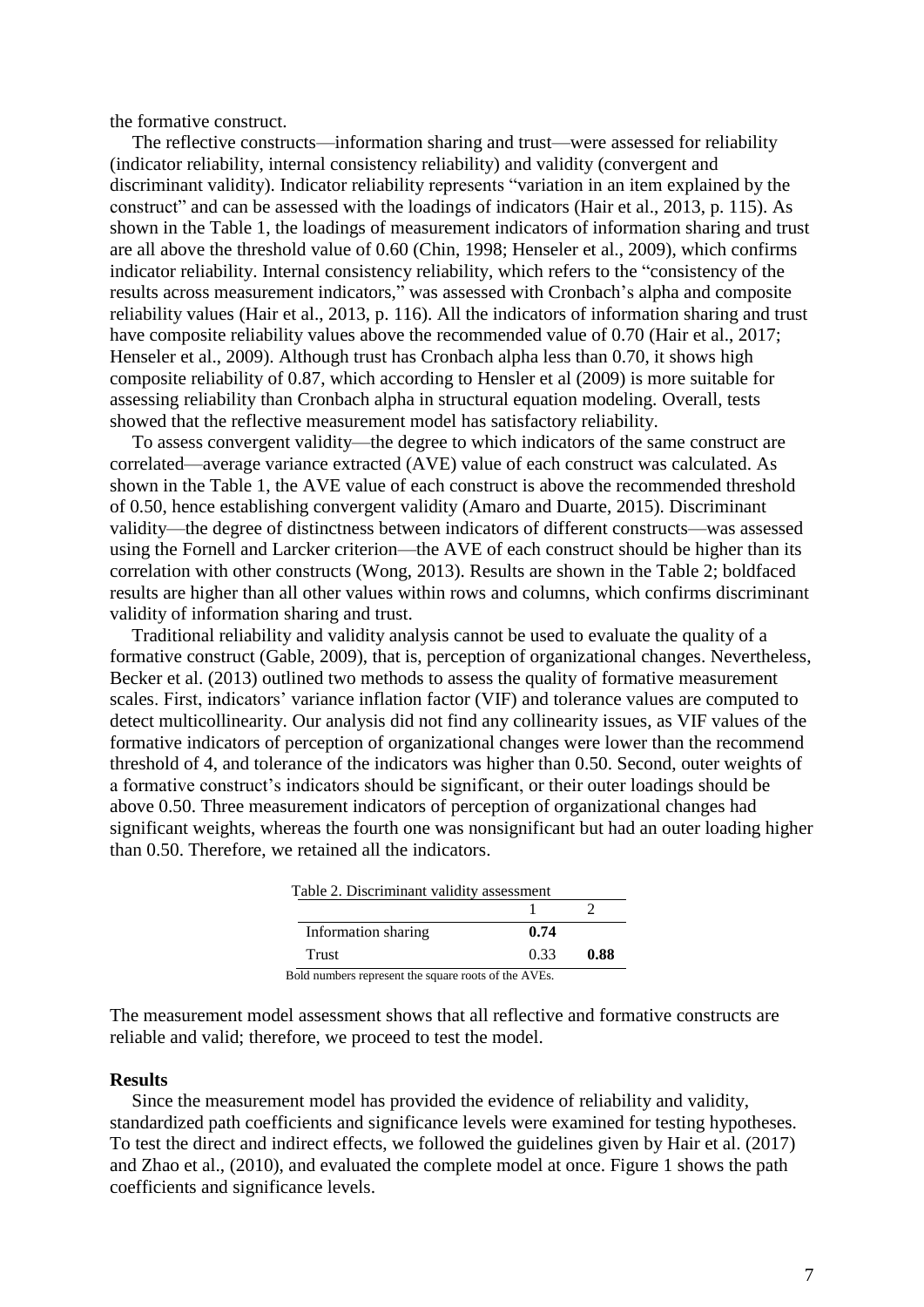

**Fig. 1**. Structural model with mediator Notes:  $* p < 0.01$ , (two-sided test)

As can be seen from the figure 1, employees' perception of organizational change has a positive relationship with information sharing ( $\beta = 0.30$ ,  $p < 0.01$ ), which confirms hypothesis 1. Moreover, the perception of organizational changes positively influences trust ( $\beta$  = 0.52, *p*  $<$ .01), which in turn, leads to information sharing ( $\beta$  = 0.20,  $p$  < .01). The indirect effect of perception of organizational changes (0.10) on information sharing via the mediator construct, trust, was also significant ( $p < .01$ ). The results show that trust mediates the relationship between perception of organizational changes and information sharing. Consequently, hypothesis 2 is also supported. Nevertheless, it is a complementary and partial mediation, as direct and indirect effects are both significant and point to the same direction (Hair et al., 2017; Zhao et al., 2010). It also shows that in addition to trust, there may also be other mediator(s), which can further explain the relationship between perception of organizational change and information sharing.

Overall, we can say that if recent organizational changes are perceived positively, trust between employees and in management increases, which consequently enhances information sharing.

## **Discussion**

This study contributes to a better understanding of organizational change and information sharing relationship. The results show that a positive perception of recent organizational changes improves information sharing both directly and indirectly, mediated by trust. There are, however, some limitations in the present findings. Data were collected in a single organization. The nature of the specific changes in the studied organization and its particularities had undoubtedly an effect on respondents' perceptions. Therefore, it will be important to confirm these findings with studies conducted in other settings likewise to consider the possible impact of additional variables, particularly control variables, in the model. There are also specific issues, including the impact of the number and type of changes and information sharing, that warrant further inquiry.

The validity of the findings is, however, supported given that they were in accordance with extant literature on trust, information sharing and organizational change, even though, to our knowledge, this specific relationship had not been investigated empirically before. There is previous evidence of the positive impact of trust on information sharing (Wilson, 2010). Furthermore, since trust, positive perception of the organization, and information sharing have all been identified as both outcomes and antecedents of social capital (e.g., Vos and Schoemaker, 2006), it was plausible to expect that these constructs would be linked. In this sense, the present findings support earlier empirical and theoretical research that underline the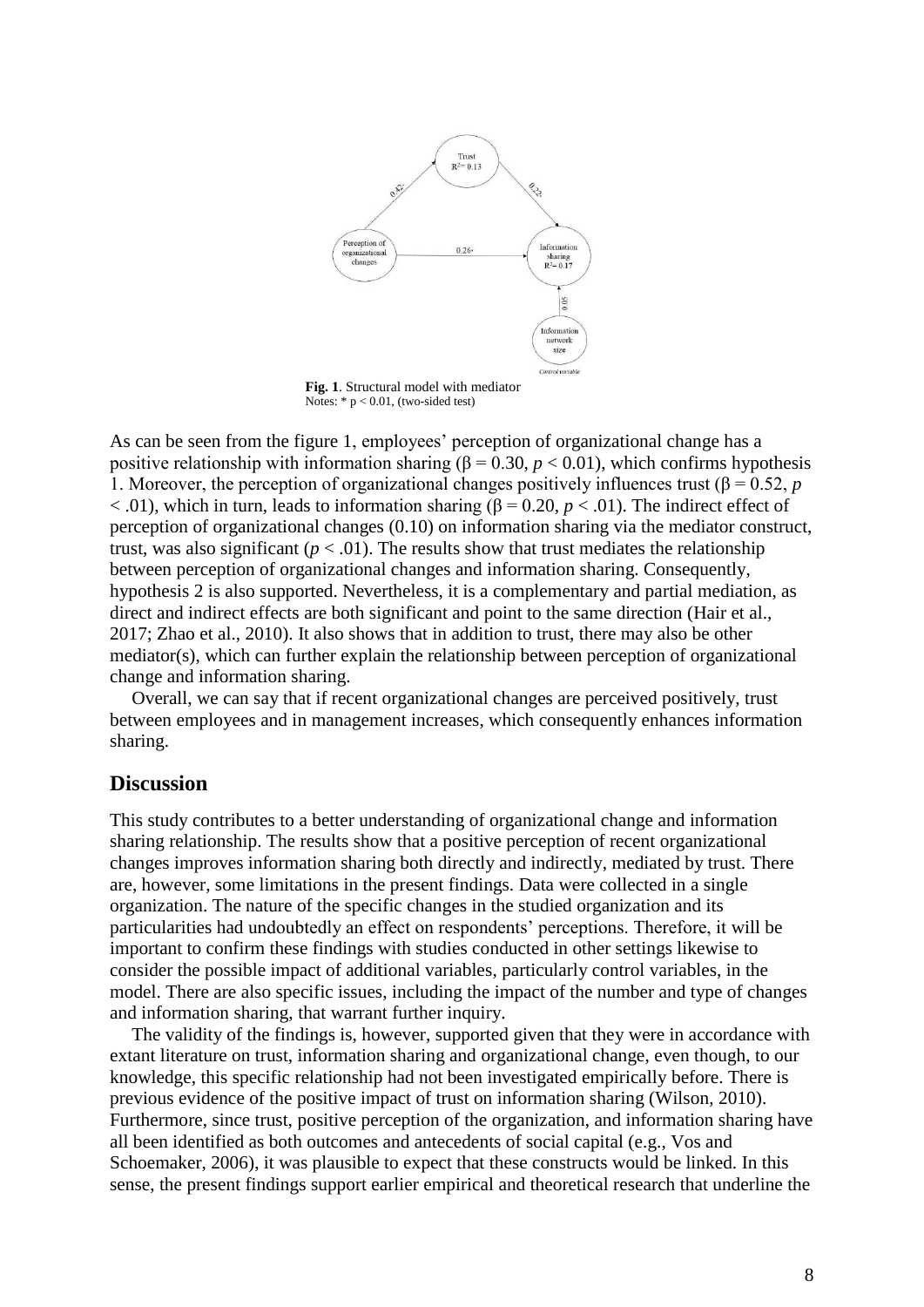bidirectional influence of the factors affecting information sharing; for instance, in the notion of social capital. In comparison to earlier findings on the impact of organizational culture on information sharing (Maras, 2017), the present results demonstrate that also positively perceived change in the organization itself (not only in its current culture) can improve information sharing. Moreover, even if our findings show that trust plays a role in the equation, a notable contribution of this study is that the direct link between perception of change and information sharing is still significant when trust is added to the equation. This means that even if trust mediates the relation, the perception of change is directly linked to information sharing. Although the perception of change and organizational culture have a mutually reinforcing relationship (Austin and Ciaassen, 2008), the impact of organizational changes on information sharing is more evident due to their concrete implications for work practices. It is also plausible that perception of change acts as a boundary condition for the organizational culture–information sharing relationship.

An aspect that makes our findings especially significant is that can shed light to the dynamics of organizational change and its impact on employees' opportunities to receive information. Because change can lead to a need of orientative seeking of new information and actual seeking (Byström, 1999), change is less likely to yield positive outcomes for the organization if this seeking is hampered by a decline in how colleagues share information. This can be a result of, for instance, negative perceptions or, as Sonnenwald (2006) has shown, of high stress, and that situations are perceived as extraordinary and complex. The present findings suggest, however, that a favourable perception of a problematic change can reduce its negative impact by leading to an increased trust and sharing of information.

The findings of this study nuance also the earlier observations that environmental stability plays an important role in defining information sharing practices among employees (Ahmad and Widen, 2015; Yang and Maxwell, 2011). Previous research has shown that environmental uncertainty not only influences the flow and direction of information sharing, but also the type of information being shared (Wang, Huang, and Yang, 2012). Allen et al. (2007) showed that employees become extremely cautious about information sharing, paying special attention to the credibility and source of the information, while operating in uncertain environments. Since organizational changes reflect dynamism in an environment (Allen et al., 2007), they constitute a *par excellence* condition that risk to increase the uncertainty of work – which would according to the earlier findings reduce information sharing. The present findings suggest, however, that if changes are perceived in positive light, employees' trust is not necessarily depleted and information sharing does not decline.

In earlier studies, there are also indications that changing work practices and policies signal change in the status quo, which can trigger unorthodox (Huvila, 2013), protective, and selfinterest driven behaviour among employees. Furthermore, as noted in many previous studies, employees resort to egoistic information-related behaviours such as information hoarding when they try to protect their position and authority in the workplace (Ahmad and Widen, 2015; Constant, Kiesler, and Sproull, 1994; Yang and Maxwell, 2011). Such behaviours are particularly pertinent during changes such as staff modifications (hiring, firing, or transferring employees), with concrete implications for work duties. There is, however, also opposite evidence suggesting that employees might also engage in constructive and positive novel information sharing behaviours (e.g. as in Huvila, 2013) when work practices and policies change. Current findings of the positive impact of favourable perception of change to trust and information sharing could be one explanation why this happens. If a change is perceived in favourable terms, instead of behaving egoistically when they lose trust in their employer and colleagues, people maintain their trust and engage in information sharing, which benefits the whole workplace.

The present findings have also practical implications. Similarly to how earlier literature has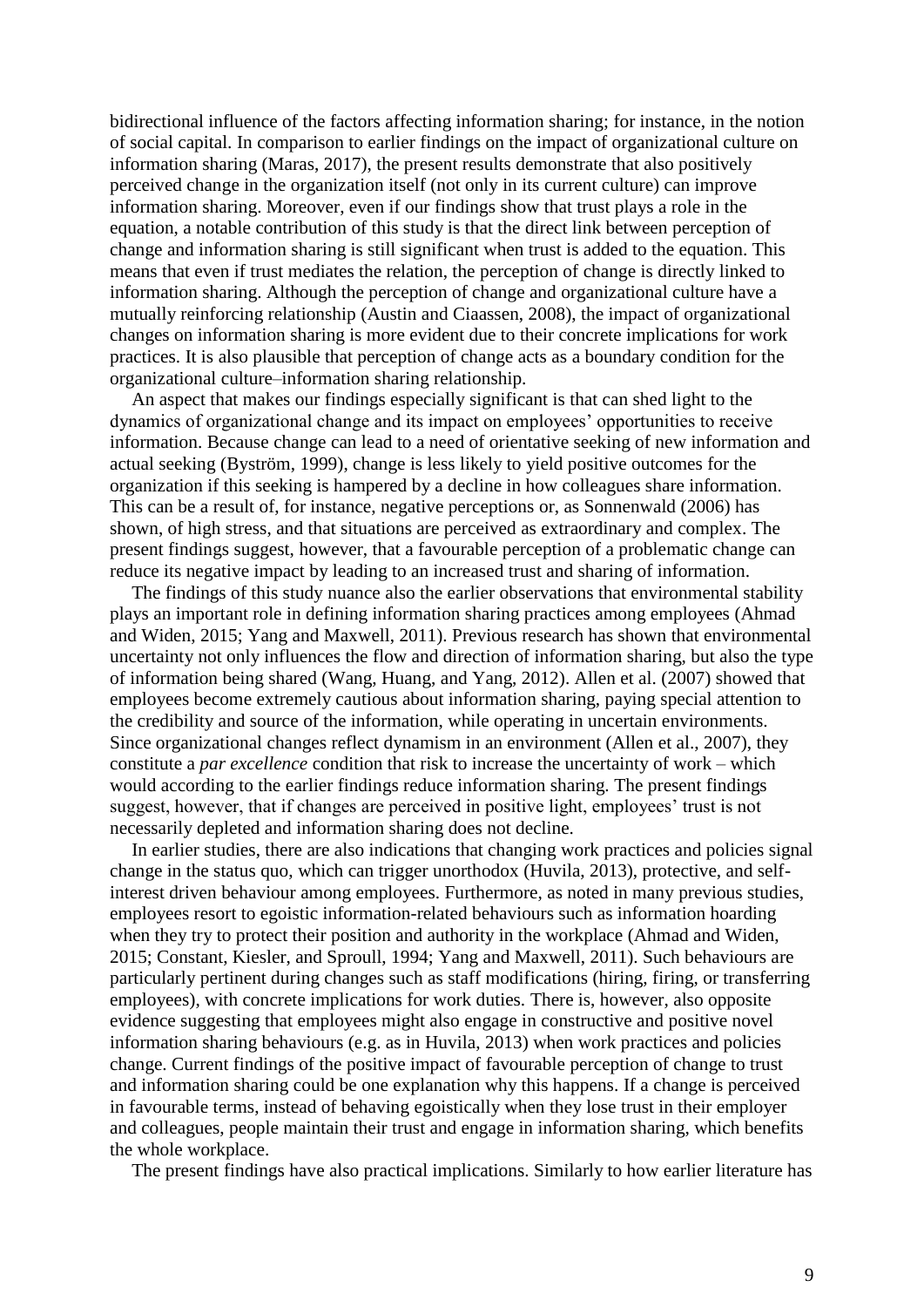stressed the critical importance of information sharing for changing and forming organizational culture (Singh and Soltani, 2010), cohesion (Pilerot, 2014) and "common projects" (Pilerot and Limberg, 2011), our results underscore the formative importance of perceptions of organizational change for information sharing. In practice, the nature of information sharing, both as an outcome and an instrument, underlines the importance of keeping information and perceptions of changing organizational reality aligned. Through their impact on information sharing, organizational changes that are perceived positively can be expected to result in the success of such changes and in the capacity of organizations to evolve and innovate.

In practical terms, these results suggest the importance of implementing measures for addressing perceptions of change in addition to managing change itself. This can be especially important because the negative changes do not necessarily have a direct impact on work performance (e.g. Brown and Cregan, 2008; Johnson and O'Leary-Kelly, 2003). At the same time, however, the detrimental effect of negative perceptions of change through their impact on information sharing has potentially more serious long-term consequences for an organization (e.g. Ross, 2004) than the possible failure of a specific change or realization of its expected benefits. The importance of an effective communication of changes and their individual and organizational benefits goes beyond its direct impact on change implementation (e.g., Russ, 2008). Therefore, organizations need to focus on communicating changes not only to make them happen, but also to ensure that employees value them positively. By influencing how change is perceived, a successful communication of its benefits, rationale, and practicalities will have a direct impact not only on what is known about it, but also on how employees will proactively share the related necessary information in the future. Combined with earlier insights from change management literature, these findings can be interpreted to suggest that the communication of change to improve its perception could be further complemented by focusing on the development of effective feedback mechanisms. Change management research has shown that employees' negative attitudes and behavioural responses can be reduced by allowing them to voice their concerns and making them feel heard (Piderit, 2000). Therefore, organizations should try to establish a mechanism for employees to provide feedback and express their concerns during the implementation of important changes to curtail the negative implications of change for information sharing.

## **Conclusions**

The main contribution of this study is that it increases our understanding of the links between organizational change and information sharing by showing that if organizational changes are perceived positively, trust between employees and in management will increase, which consequently will enhance information sharing. In addition, this analysis shows that the perception of change is linked to information sharing even when the mediating effect of trust is taken into account. This underlines the importance of ensuring not only the practical success of organizational changes, but also their esteem among employees. If it is not successful, there is a risk that negative perceptions will lead to decreased information sharing, which has been linked in earlier literature to different negative effects for organizations and their stakeholders.

Future research should investigate the relationship between organizational change and information sharing more comprehensively. An important aspect of this relationship to explore in the future would be whether extent of experienced changes matter for employee information-sharing behaviour. Extensive or continuous organizational changes, even when perceived positively, can create a volatile trust environment, where employees may become static and recoil from sharing information. In addition, it would be interesting to measure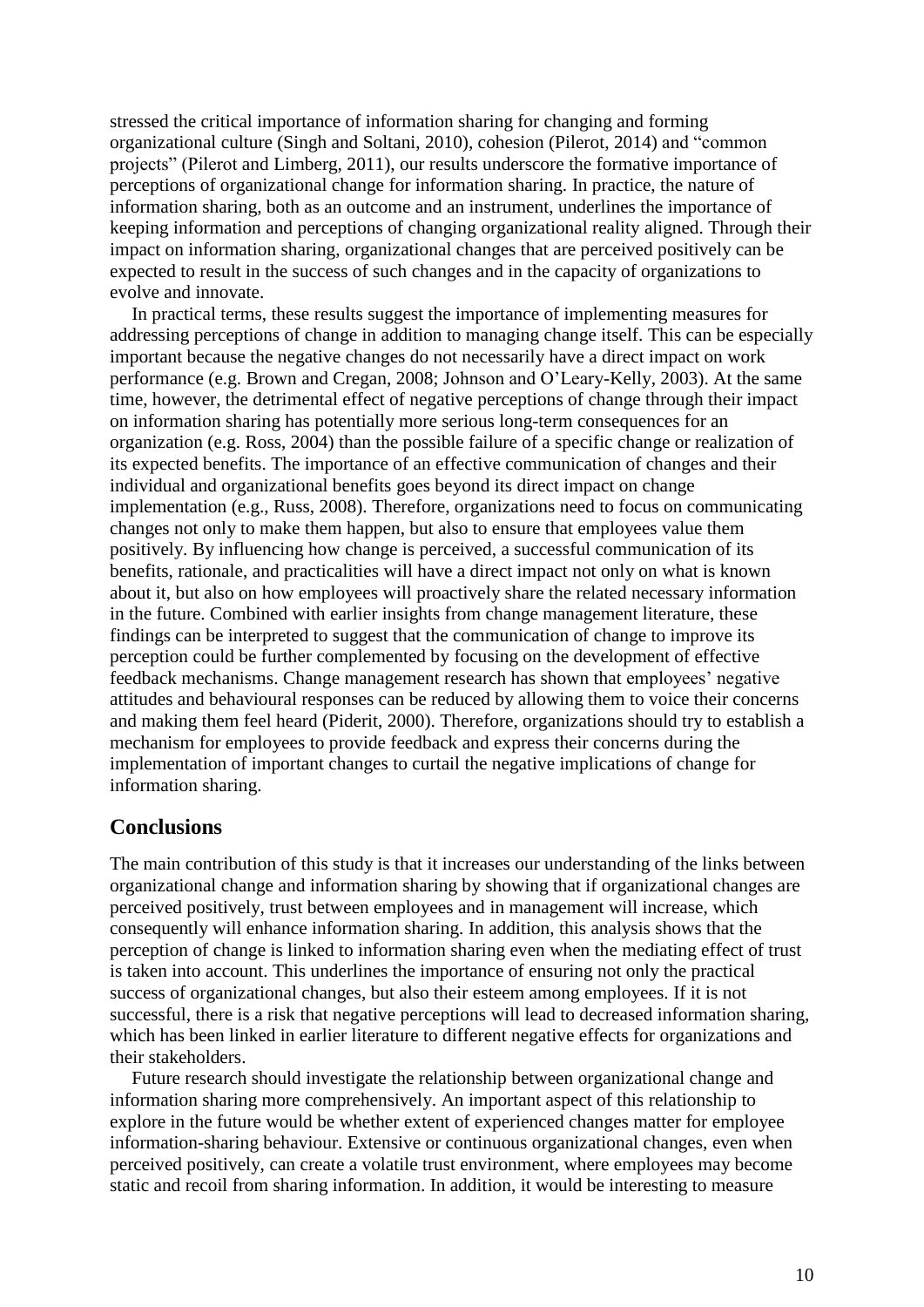possible differences between experiences and beliefs, and actions i.e. how actual instances of information sharing are influenced by change and trust.

The time aspect, which was not considered in this study, will be important for thoroughly deciphering the dynamics of the relationship between organizational change and information sharing. As the change process proceeds, employees' perception of it may change—their initial positive perception may turn into a negative one and vice versa. What consequences this would have for employees' information sharing needs further investigation. Future research should explore this relationship longitudinally.

## **References**

- Ahmad, F. (2017a), "Knowledge‐sharing networks: Language diversity, its causes, and consequences". *Knowledge and Process Management*, Vol.24 No.2, pp.139-151.
- Ahmad, F. (2017b), "Knowledge sharing in a non-native language context: Challenges and strategies". *Journal of Information Science*, Vol.44 No.2, pp.248-264.
- Ahmad, F., and Widén, G. (2015), "Language clustering and knowledge sharing in multilingual organizations: A social perspective on language". *Journal of Information Science*, Vol.41 No.4, pp.430-443.
- Allen, D., and Wilson, T. (2003), "Vertical trust/mistrust during information strategy formation". *International Journal of Information Management*, Vo.23 No.3, pp.223–237.
- Allen, J., Jimmieson, N. L., Bordia, P., and Irmer, B. E. (2007), "Uncertainty during organizational change: Managing perceptions through communication". *Journal of Change Management*, Vol.7 No.2, pp.187-210.
- Almehmadi, F., Hepworth, M. and Maynard, S. (2014), "A framework for understanding information sharing: an exploration of the information sharing experiences of female academics in Saudi Arabia", *Information Research*, Vol.19 No.4.
- Amaro, S. and Duarte, P. (2015), "An integrative model of consumers' intentions to purchase travel online", *Tourism management*, Vol.46, pp. 64-79.
- Austin, M. J. and Ciaassen, J. (2008), "Impact of organizational change on organizational culture: Implications for introducing evidence-based practice", *Journal of Evidence-Based Social Work*, Vol.5 No.1-2, pp. 321-359.
- Bowker, L., and Villamizar, C. (2017). "Embedding a records manager as a strategy for helping to positively influence an organization's records management culture". *Records Management Journal*, Vol.27 No.1, pp.57–68.
- Brown, M. and Cregan, C. (2008), "Organizational change cynicism: The role of employee involvement", *Humane Resource Management.* Vol.47 No.4, pp. 667–686.
- Burke, W. W. (2017), *Organization change: Theory and practice*. Sage Publications.
- Skogstad, A., Matthiesen, S. B., and Einarsen, S. (2007), "Organizational changes: a precursor of bullying at work?", *International Journal of Organization Theory & Behavior*, Vol. 10 No.1, pp. 58-94.
- Burnett, G. (2000), "Information exchange in virtual communities: a typology", *Information Research*, Vol.*5* No.4.
- Byström, K. (1999), "*Task Complexity, Information Types and Information Sources*", University of Tampere, Tampere.
- Cameron, E., and Green, M. (2015). *Making sense of change management: A complete guide to the models, tools and techniques of organizational change*. Kogan Page Publishers.
- Castro, I., and Roldán, J. L. (2013), "A mediation model between dimensions of social capital", *International Business Review*, Vol.22 No.6, pp. 1034-1050.
- Chin, W. W. (1998), "Commentary: issues and opinion on structural equation modeling", *MIS Quarterly*, Vol.22 No.1, pp. 7-16.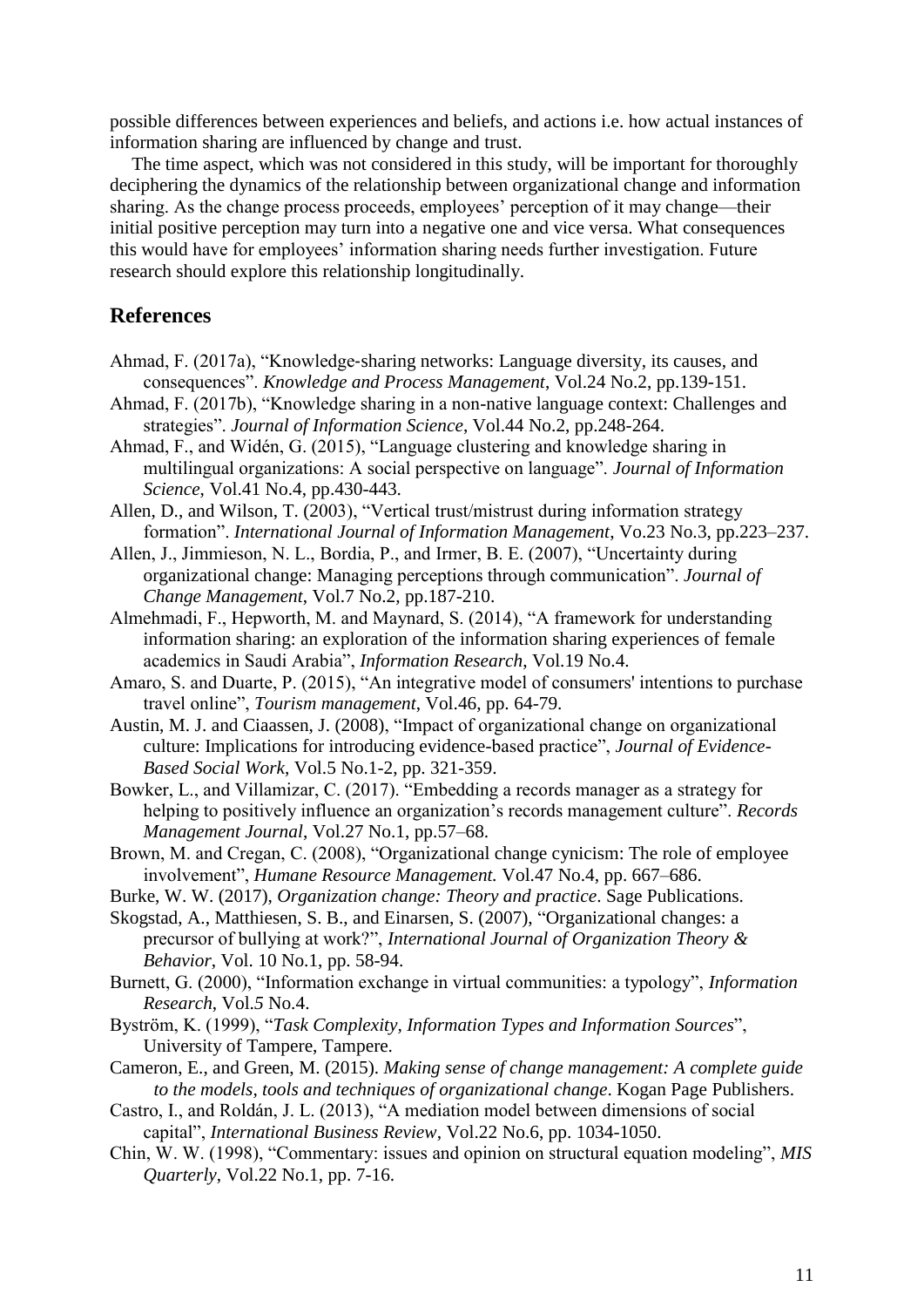- Choo, C.W., Furness, C., Paquette, S., van den Berg, H, Detlor, B., Bergeron, P. and Heaton, L. (2006), "Working with information: information management and culture in a professional services organization". *Journal of Information Science*, Vol. 32 No. 6, pp. 491- 510.
- Christophersen, T. and Konradt, U. (2012). "Development and validation of a formative and a reflective measure for the assessment of online store usability". *Behaviour & Information Technology*, Vol.31 No. 9, pp. 839-857.
- Du, J. T. (2014), "The information journey of marketing professionals: Incorporating work task-driven information seeking, information judgments, information use, and information sharing", *JASIST*, Vol.*65* No.9, pp. 1850–1869.
- Fedor, D. B., Caldwell, S., and Herold, D. M. (2006), "The effects of organizational changes on employee commitment: A multilevel investigation". *Personnel Psychology*, Vol.59 No.1, pp.1-29.
- Ferwerda, J. (2011), "*Perceptions of organizational change and the psychological contract*", University of Tilburg.
- Fornell, C. and Larcker, D. F. (1981), "Evaluating structural equation models with unobservable variables and measurement error", *Journal of marketing research*, Vol.28 No.1, pp. 39-50.
- Forster, M. (2017), *Information literacy in the workplace*. Facet Publishing.
- Foss, N. J., Minbaeva, D. B., Pedersen, T. and Reinholt, M. (2009), "Encouraging knowledge sharing among employees: How job design matters", *Human resource management*, Vol.48 No.6, pp. 871-893.
- Fulton, C. (2009), "Quid Pro Quo: Information Sharing in Leisure Activities", *Library Trends*, Vol.*57* No.4, pp. 753–768.
- Gal, U., Lyytinen, K. and Yoo, Y. (2008), "The dynamics of it boundary objects, information infrastructures, and organisational identities: the introduction of 3d modelling technologies into the architecture, engineering, and construction industry", *European Journal of Information Systems*, Vol.17 No.3, pp. 290–304.
- Gill R. and Thompson M.M. (2017), "Trust and Information Sharing in Multinational– Multiagency Teams". In: Goldenberg I., Soeters J. and Dean W. (eds) *Information Sharing in Military Operations. Advanced Sciences and Technologies for Security Applications*. Springer, Cham
- Hair Jr, J. F., Hult, G. T. M., Ringle, C. and Sarstedt, M. (2013), "*A primer on partial least squares structural equation modeling (PLS-SEM)*", Sage Publications.
- Hair Jr, J. F., Hult, G. T. M., Ringle, C., and Sarstedt, M. (2017), *A primer on partial least squares structural equation modeling (PLS-SEM)*. Sage Publications.
- Hall, H., and Widen G., (2008), "Social exchange, social capital and information sharing in online environments: lessons from three case studies". In M.-L. Huotari and E. Davenport, M.-L. Huotari and E. Davenport (Eds.), *From information provision to knowledge production.* Proceedings of the international conference for the celebration of the 20<sup>th</sup> anniversary of Information Studies, Faculty of Humanities, University of Oulu, Finland, June 23-25, Vol. 8, pp. 73–86. Oulu: Oulu University Press.
- Hall, H., Widén, G. and Paterson, L. (2010), "Not what you know, nor who you know, but who you know already: Examining online information sharing behaviours in a blogging environment through the lens of social exchange theory", *Libri*, Vol.60 No.2, pp. 117- 128.
- Helliwell, J. F., and Huang, H. (2010), "How's the job? Well-being and social capital in the workplace", *ILR Review*, Vol.63 No.2, pp. 205-227.
- Henseler, J., Ringle, C. M., and Sinkovics, R. R. (2009), "The use of partial least squares path modeling in international marketing", *Advances in International Marketing*, Vol.20,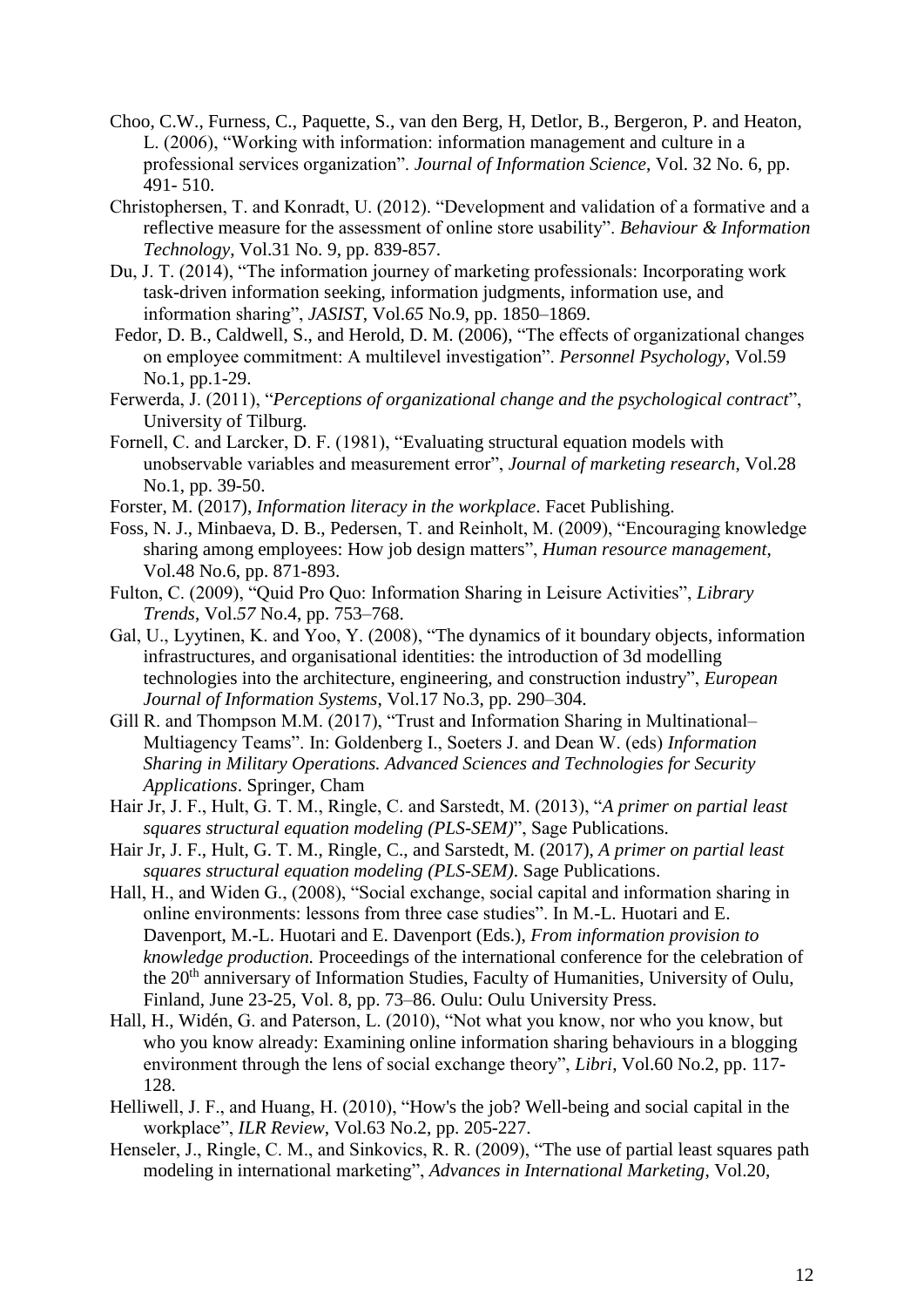pp.277-319.

- Henttonen, K., Kianto, A. and Ritala, P. (2016), "Knowledge sharing and individual work performance: an empirical study of a public sector organisation", *Journal of Knowledge Management*, Vol.*20* No.4, pp. 749–768.
- Hersberger, J. (2003), "A qualitative approach to examining information transfer via social networks among homeless populations", *The New Review of Information Behaviour Research*, Vol.4 No.1, pp. 95-108.
- Hertzum, M. (2008), "Collaborative information seeking: The combined activity of information seeking and collaborative grounding", *Information Processing & Management*, Vol.44 No.2, pp. 957–962.
- Henseler, J., Ringle, C. M., and Sinkovics, R. R. (2009), "The use of partial least squares path modeling in international marketing". *Advances in International Marketing*, Vol.20 No.1, pp. 277–319.
- Holbeche, L. (2006), *Understanding change: Theory, implementation and success*", Butterworth-Heinemann.
- Huotari, M. and Chatman, E. (2001), "Using everyday life information seeking to explain organizational behavior", *Library & Information Science Research*, Vol.*23* No.4, pp. 351–366.
- Huvila, I. (2014), "Towards information leadership". *Aslib Journal of Information Management*, Vol.66 No.6, pp.663-677.
- Huvila, I. (2017), "Distrust, mistrust, untrust and information practices", *Information Research*, Vol.22 No.1.
- Huvila, I., Ek, S. and Widén, G. (2014), "Information sharing and the dimensions of social capital in Second Life", *Journal of Information Science*, Vol.40 No.2, pp. 237–248.
- Jarvis, C. B., MacKenzie, S. B., and Podsakoff, P. M. (2003), "A critical review of construct indicators and measurement model misspecification in marketing and consumer research", *Journal of consumer research*, Vol.30 No.2, pp. 199-218.
- Johnson, J. L. and O'Leary-Kelly, A. M. (2003), "The effects of psychological contract breach and organizational cynicism: not all social exchange violations are created equal", *Journal of Organization Behaviour*, Vol.24 No.5, pp. 627–647.
- Jones, L., Watson, B., Hobman, E., Bordia, P., Gallois, C., and Callan, V. J. (2008), "Employee perceptions of organizational change: impact of hierarchical level", *Leadership & Organization Development Journal*, Vol.29 No.4, pp. 294-316.
- Kembro, J. and Näslund, D. (2014), "Information sharing in supply chains, myth or reality? a critical analysis of empirical literature", *International Journal of Physical Distribution & Logistics Management*, Vol.44 No.3, pp. 179–200.
- Khoir, S., Du, J. T. and Koronios, A. (2015), "Everyday information behaviour of Asian immigrants in South Australia: a mixed-methods exploration", *Information Reseach*, Vol.20 No.3.
- Khvatova, T., Block, M., Zhukov, D., and Lesko, S. (2016), "How to measure trust: the percolation model applied to intra-organisational knowledge sharing networks". *Journal of Knowledge Management*, Vol.20 No.5, pp. 918–935.
- Kiefer, T. (2005), "Feeling bad: Antecedents and consequences of negative emotions in ongoing change". *The International Journal of Industrial, Occupational and Organizational Psychology and Behavior*, Vol.26 No.8, pp.875-897.
- Knoll, D. L., and Gill, H. (2011), "Antecedents of trust in supervisors, subordinates, and peers", *Journal of Managerial Psychology*, Vol.26 No.4, pp.313-330.
- Kramer, R. M. (Ed.). (2006), *Organizational trust: A reader*. Oxford University Press on Demand.
- Lines, R., Selart, M., Espedal, B. and Johansen, S. T. (2005), "The production of trust during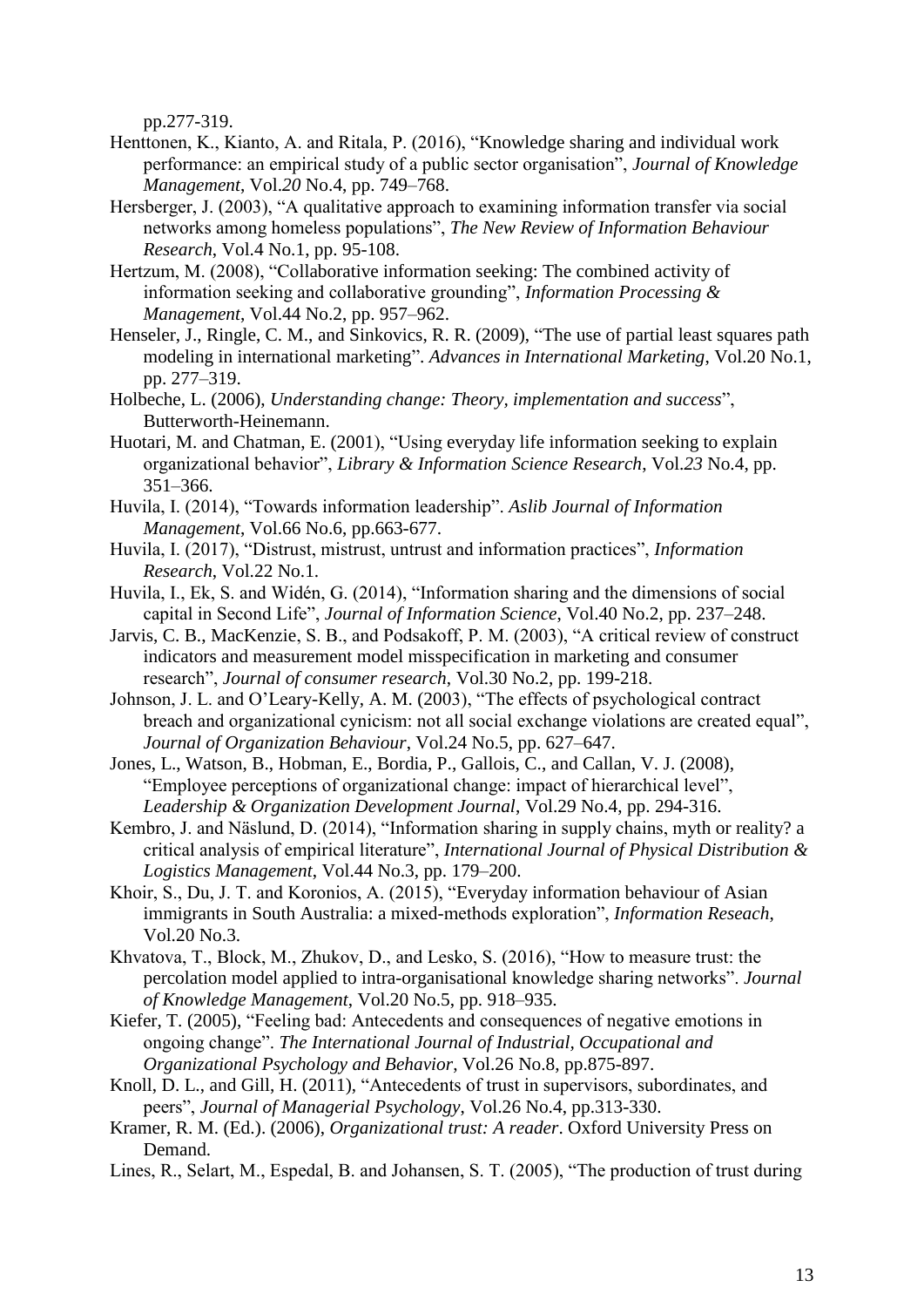organizational change", *Journal of Change Management*, Vol.5 No.2, pp. 221-245.

- Liu, P., and Chetal, A. (2005), "Trust‐based secure information sharing between federal government agencies", *Journal of the Association for Information Science and Technology*, Vol.56 No.3, pp. 283-298.
- Maras, M.-H. (2017), "Overcoming the intelligence-sharing paradox: Improving information sharing through change in organizational culture", *Comparative Strategy*, Vol.36 No.3, pp. 187–197.
- McEvily, B., and Tortoriello, M. (2011), "Measuring trust in organisational research: Review and recommendations". *Journal of Trust Research*, Vol. 1, No. 1, pp. 23–63.
- Mesmer-Magnus, J. R. and DeChurch, L. A. (2009), "Information sharing and team performance: A meta-analysis", *Journal of Applied Psychology*, Vol.94 No.2, pp. 535– 546.
- Mishra, J. L. (2014), "Factors affecting group decision making: An insight on information practices by investigating decision making process among tactical commanders", *Information Research*, Vol.19 No.4.
- Morgan, D. and Zeffane, R. (2003), "Employee involvement, organizational change and trust in management", *The International Journal of Human Resource Management*, Vol.14 No.1, pp. 55–75.
- Parent-Thirion, A., Vermeylen, G., van Houten, G., Lyly-Yrjänäinen, M., Biletta, I., and Cabrita, J. (2012), *Fifth European Working Conditions Survey-Overview Report*", Luxembourg: Publications Office of the European Union.
- Peel, M. and Rowley, J. (2010), "Information sharing practice in multi-agency working". *Aslib Proceedings*, Vol. 62 No. 1, pp. 11-28.
- Petter, S., Straub, D., and Rai, A. (2007), "Specifying formative constructs in information systems research", *MIS quarterly*, Vol.31 No.4, pp. 623-656.
- Piderit, R., and Flowerday, S. (2014), "The risk relationship between trust and information sharing in automotive supply chains". In *Internet Security (WorldCIS)*, 2014 World Congress, IEEE, pp. 80-85.
- Piderit, S. K. (2000). "Rethinking resistance and recognizing ambivalence: A multidimensional view of attitudes toward an organizational change". *Academy of Management Review*, Vol. 25 No. 4, pp.783-794.
- Pilerot, O. (2012), "LIS research on information sharing activities people, places, or information", *Journal of Documentation*, Vol.68 No.4, pp. 559–581.
- Pilerot, O. (2014), "*Design researchers' information sharing: the enactment of a discipline*", University of Borås, Borås.
- Pilerot, O. and Limberg, L. (2011), "Information sharing as a means to reach collective understanding: A study of design scholars information practices", *Journal of Documentation*, Vol.67 No.2, pp. 312–333.
- Rafferty, A. E., and Griffin, M. A. (2006), "Perceptions of organizational change: A stress and coping perspective". *Journal of applied psychology*, Vol.91 No.5, pp.1154 -1162.
- Richardson, S. and Asthana, S. (2005), "Policy and Legal Influences on Inter-Organisational Information Sharing in Health and Social Care Services", *Journal of Integrated Care*, Vol.13 No.3, pp. 3–10.
- Ridings, C. M., Gefen, D., and Arinze, B. (2002), "Some antecedents and effects of trust in virtual communities", *The Journal of Strategic Information Systems*, Vol.11 No.3-4, pp. 271-295.
- Ringle, Christian M., Wende, Sven, & Becker, Jan-Michael. (2015). SmartPLS 3. Bönningstedt: SmartPLS. Retrieved from http://www.smartpls.com.
- Ross, A. (2004), "*No-collar: The humane workplace and its hidden costs*", Temple University Press.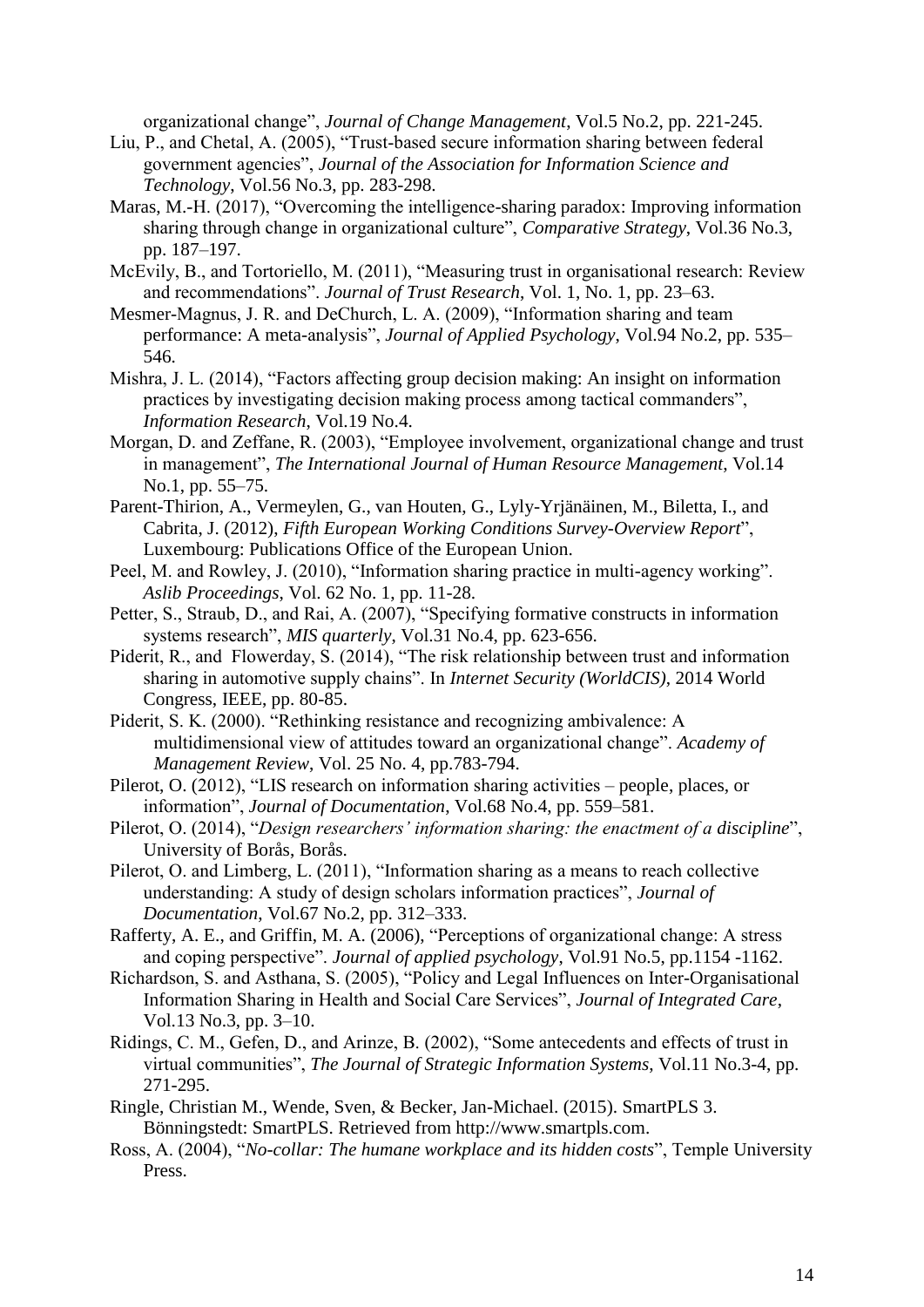- Ryan, K. D., and Oestreich, D. K. (1998), *Driving fear out of the workplace: Creating the high-trust, high-performance organization*. Jossey-Bass.
- Salancik, G. R. and Pfeffer, J. (1978), "A social information processing approach to job attitudes and task design", *Administrative Science Quarterly*, Vol.23 No.2, pp. 224–253.
- Sankowska, A. (2013), "Relationships between organizational trust, knowledge transfer, knowledge creation, and firm's innovativeness". *The Learning Organization*, Vol.20 No.1, pp.85-100.
- Savolainen, R. (2007), "Motives for giving information in non-work contexts and the expectations of reciprocity. The case of environmental activists", *Proceedings of the Association for Information Science and Technology*, Vol.44 No.1, pp. 1–13.
- Savolainen, R. (2017), "Information sharing and knowledge sharing as communicative activities. *Information Research*, Vol.*22* No.3.
- Schoorman, F. D., Mayer, R. C., and Davis, J. H. (2007), "An integrative model of organizational trust: Past, present, and future", *Academy of Management Review*, Vol.32 No.2, pp.344-354.
- Self, D. R. and Schraeder, M. (2009). "Enhancing the success of organizational change: Matching readiness strategies with sources of resistance". *Leadership & Organization Development Journal*, Vol.30 No. 2, pp.167-182.
- Shin, S. K., Ishman, M., and Sanders, G. L. (2007). "An empirical investigation of sociocultural factors of information sharing in China". *Information & Management*, Vol. 44 No. 2, pp.165-174.
- Singh, A. and Soltani, E. (2010), "Knowledge management practices in indian information technology companies", *Total Quality Management & Business Excellence*, Vol.*21* No.2, pp. 145–157.
- Sonnenwald, D. H. (2006), "Challenges in sharing information effectively: examples from command and control", *Information Research*, Vol.11 No.4.
- Stenberg, M. (2012), "*Tiedon jakaminen organisaatiossa: Kuinka aineetonta pääomaa kasvatetaan*", University of Tampere, Tampere.
- Talja, S. (2002), "Information sharing in academic communities: Types and levels of collaboration in information seeking and use", *New Review of Information Behaviour*, Vol.3 No.1, pp.143–159.
- Tong, P. Y. and Crosno, J. L. (2015), "Are information asymmetry and sharing good, bad, or context dependent? A meta-analytic review", *Industrial Marketing Management*, Vol.56, pp.167-180.
- Tötterman, A.K. and Widén-Wulff, G. (2007), "What a social capital perspective can bring to the understanding of information sharing in a university context", *Information Research*, Vol.12 No.4.
- Vakola, M. (2014). "What's in there for me? Individual readiness to change and the perceived impact of organizational change". *Leadership & Organization Development Journal*, Vol. 35 No.3, pp.195-209.
- Vakola, M. and Nikolaou, I. (2005), "Attitudes towards organizational change: What is the role of employees' stress and commitment?", *Employee Relations*, Vol.*27* No.2, pp. 160– 174.
- Vos, M. and Schoemaker, H. (2006), "*Monitoring public perception of organisations*", Boom onderwijs, Amsterdam.
- Widen G., Karim M. (2018*) Role of Information Culture in Workplace Information Literacy: A Literature Review*. In: Kurbanoğlu S., Boustany J., Špiranec S., Grassian E., Mizrachi D., Roy L. (eds) Information Literacy in the Workplace. ECIL 2017. Communications in Computer and Information Science, vol 810. Springer, Cham
- Widén-Wulff, G. (2007), "*Challenges of Knowledge Sharing in Practise: A Social*